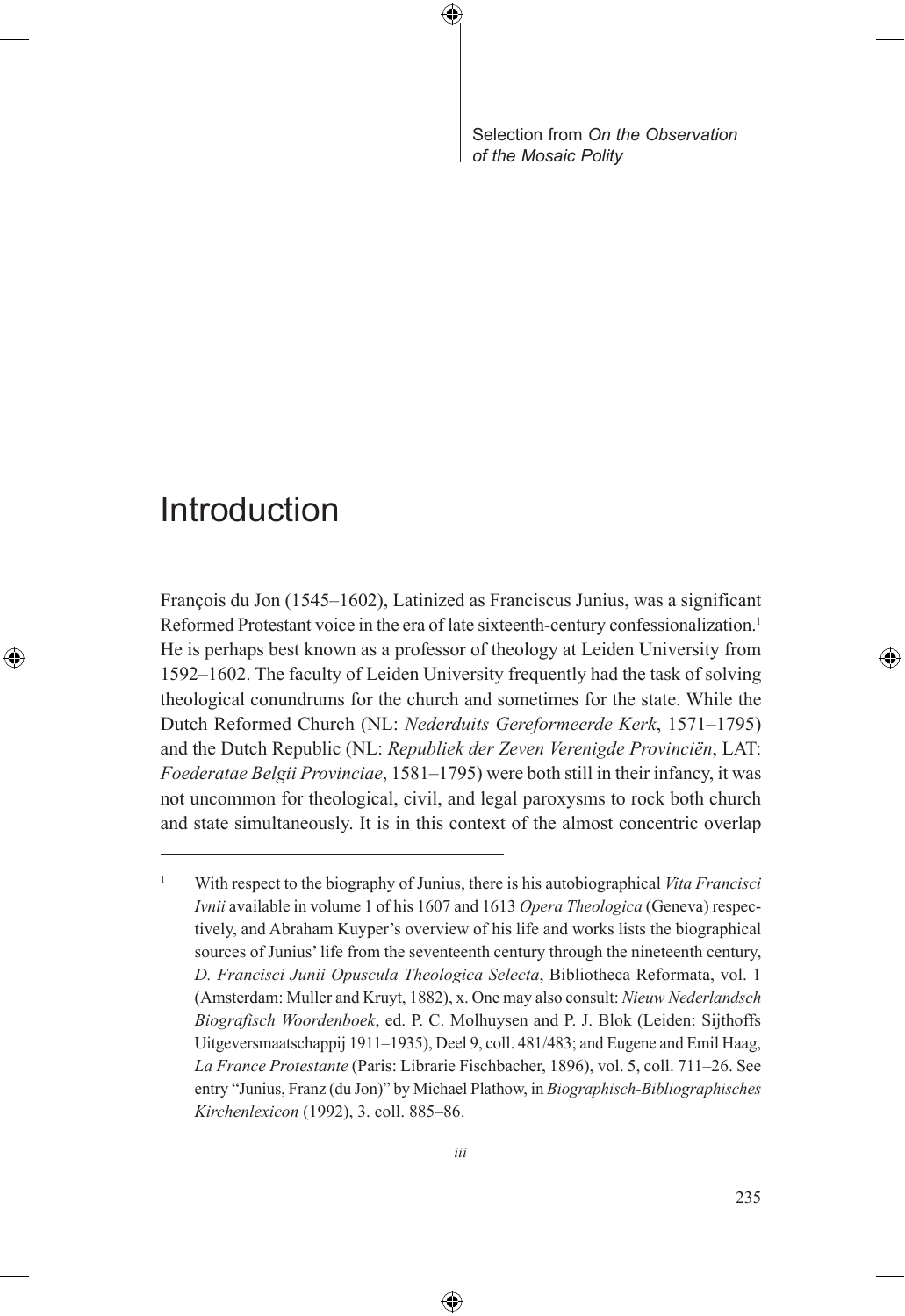*iv* Introduction

⊕

between a rising republic and a rising national church that the question of the role of the Mosaic polity surfaced. After all, the Dutch Republic, forged as it was in the fires and blood of a religious rebellion against Roman Catholic Spain, was a proud but young Reformed Protestant republic. Thus at some level, if Scripture alone is the authority in the Church for faith and morals and if all of Scripture is inspired and profitable for every good work (2 Tim. 3:16–17), how does it apply in the realm of the Christian State?

⊕

Because such a thorny question required both legal and theological acumen, it was a prickly question indeed, layered with many variegated barbs, such as: What role, if any, should the Mosaic law play in the development of a civil legal code? How much of the Mosaic polity applies in light of the promulgation of the gospel in which Christ fulfilled the law? How does the Mosaic law relate to or reflect the natural law? How much of the case law is mutable or immutable? On what grounds? What are the roles of the church and state respectively? What are the proper limits of each in the exposition and institution of morals? What is the relationship between right and law? Is there a difference between a universal or common right and a specific or particular right? How does this impact legislation? Can we distinguish between law for human beings and law for Christian human beings? How is the classic Christian distinction of the Mosaic law into ceremonial law, judicial law, and moral laws coordinated to eternal law, natural law, and human law? How binding is the Mosaic case law? Do the Mosaic capital punishments still apply? How does the Mosaic law regarding the capital offense of idolatry apply to sixteenth-century heresy trials, if at all?

As you can imagine, such a project has many moving parts in order to answer these and related questions. In the Dutch Reformed context of the last decade of the sixteenth century, for a person to even attempt an answer to such a question, he must first have unquestioned ability in the original languages of the Bible, deep familiarity with Scripture, trusted academic training and expertise in Christian theology, grounding and proficiency in the study of law and rights, pastoral sensibility, and impeccable creedal and confessional credentials. Perhaps most of all, he would have to have had the wisdom to know when to stop. That is quite a tall order for one person. Following by way of introduction is a brief account of how Junius was uniquely equipped for such a momentous task in the late sixteenth-century Dutch Reformed context.

⊕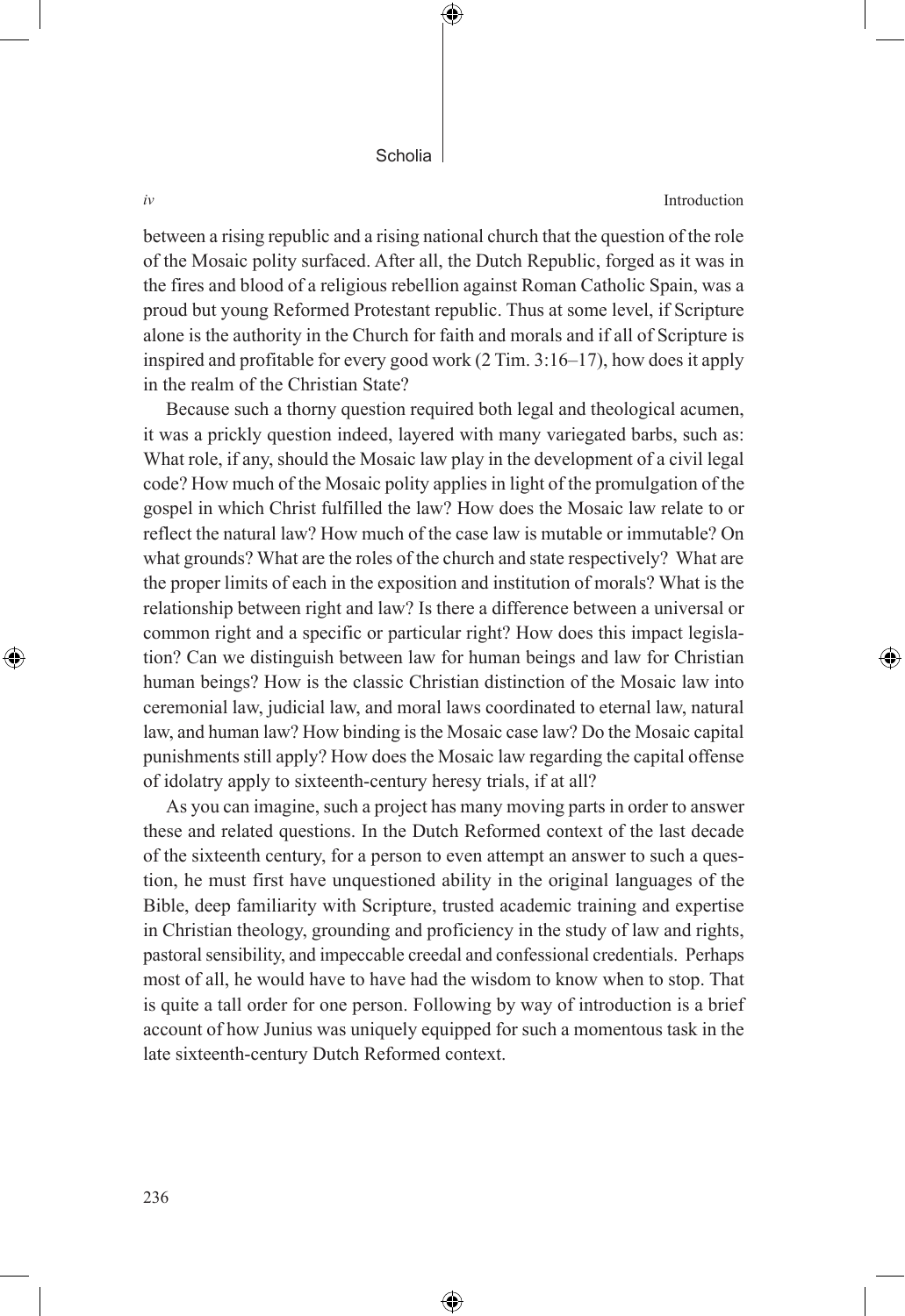Selection from *On the Observation of the Mosaic Polity*

*v*

⊕

Todd M. Rester

⊕

## **A Brief Overview of Junius' Life**

⊕

Junius was born in Bourges, France, into a family of minor nobility with all of the attendant social and educational advantages of one of such rank. At the age of twelve, Junius matriculated at the academy of Bourges and studied law under the Huguenot jurist, François Douaren (1509–1559) who is recognized as a major voice in articulating the *mos gallicus* school of applying the fruits of Italian humanism to the legal code of Justinian.<sup>2</sup> Junius also studied under the renowned French humanist, Huguenot, and jurist Hugues Doneau (1527–1591). Doneau, or Latinized Hugo Donellus, was perhaps best known for his application of French humanism to a study of Justinian's *Corpus Iuris Civilis*, specifically the *Digesta.* Junius would imbibe of these studies deeply, and the maturation of these studies is evidenced in the marginalia and citations of the classical Greco-Roman legal tradition of the translation below.

With the Franco-Ottoman alliance beginning in 1536 against the Holy Roman Empire and by extension various allied city-states in Italy, there were frequent French diplomatic envoys crossing from Toulon to Istanbul. In 1560, due to his facility in Greek and law, Junius secured a diplomatic position as an aide to the French ambassador to the court of Suleiman I (1494–1567). Junius, however, did not journey to Constantinople because he literally missed the boat, or rather the entourage that departed from Lyon heading to the Mediterranean coast for passage to Constantinople. For the next two years, he lived instead in Lyons studying and attending lectures on the Greek and Roman classics. It was also during this time that he was nearly persuaded to become an atheist after hearing lectures on Cicero's *De natura deorum* and in confronting Epicurus' arguments against God's providence. In a state of despair, he read the first half of chapter 1 of John's gospel and was overwhelmed by the sense of "the divinity of the argument as well as the majesty and authority of what was written."3 From this point on, Junius resolutely committed himself in devotion to God to a study of Scripture.

Shortly thereafter, Junius decided to enter the French Reformed Church, and just shy of his seventeenth birthday, in the midst of the Huguenot wars in France,

<sup>2</sup> Jochen Otto, "Duaren, François," in *Juristen: ein biographisches Lexikon; von der Antike bis zum 20. Jahrhundert*, ed. Michael Stolleis, 2d ed. (Münich: Beck, 2001), 186.

<sup>3</sup> Haag, *La France Protestante*, vol. 5, coll. 714–15.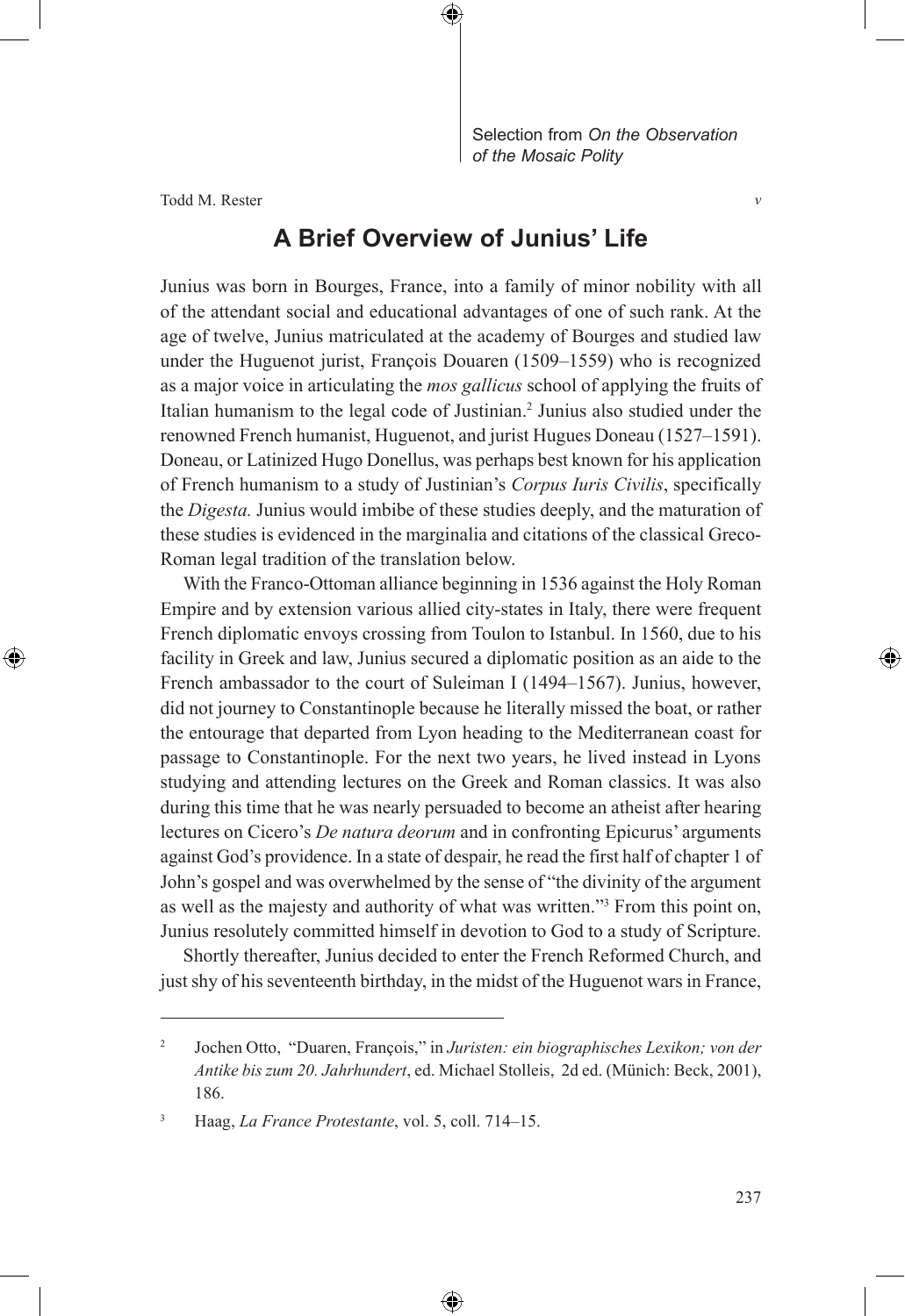*vi* Introduction

⊕

Junius arrived in Geneva on March 17, 1562, to study under Calvin and Beza. Although of noble birth, his income was severed due to the revolt in France as well as to the murder of his Protestant father, reducing him to the severest poverty while he studied for three years. In April of 1565 and almost twenty years of age, he accepted a call to pastor a Walloon church in Antwerp, Belgium.

⊕

It was during this period in Antwerp that Junius took part in shepherding the Belgic Confession through the ecclesiastical channels in the Reformed church for formal recognition at the Synod of Antwerp. Although prepared in 1561 primarily by Guido de Bres with the assistance of H. Modestus and G. Wingen, Junius was tasked with a slight modification and abridgment of Article 16 of the Belgic Confession.<sup>4</sup> Junius also played an active role in distributing copies of the Belgic Confession to Geneva and other Reformed churches for feedback and for reaching a broader consensus. In 1566, the Synod of Antwerp was the first synodical body to adopt the Belgic Confession, followed by the Synod of Wesel (1568), and the Synod of Emden (1571).

In early 1566, King Philip II of Spain allowed the inquisition to come to the Netherlands. Throughout the Netherlands, there was a general uproar that resulted in iconoclastic excess, of which Junius did not take part or encourage. There is a famous period picture of unknown authorship of Junius preaching at night to his Antwerp congregation in a room lit through the windows by the fires of Walloon Protestant martyrs in the public square.<sup>5</sup> Junius also made his political voice known in a published appeal to the King of Spain on behalf of the Walloon churches that was printed in French (1565) as well as in German (1566).<sup>6</sup> One of the accords William of Orange reached with Philip II of Spain on September

<sup>4</sup> Philip Schaff, *Creeds of Christendom*, 6th ed. (Harper & Brothers, 1919) 1:504–6, especially note 964.

<sup>5</sup> William E. Griffis, *Belgium: The Land of Art: Its History, Legends, Industry, and Modern Expansion* (New York: Houghton Mifflin, 1919), 199.

<sup>6</sup> *Brief discovrs envoye' av roy philippe nostre Sire & souuerain Seigneur, pour le bien & profit de sa Maieste, & singulierement de ses pais bas: auquel est monstre le moyen qu'il faudroit tenir pour obuier aux troubles & emotions pour le fait de la Religion, & extirper les sectes & heresies pululantes en ses dits pais (1565); Ein kurz Christlichs Bedencken der Koniglichen Wurden in hispania herrn Philippo &c zu geschicte Wie man aller hand auffruren vnd enthdrungen so in deren Niderlanden*  von wegen der Religion zu fesorgen moge begegnen vnd die Secten vnd Rekereien *so des orts teglichs erwachsen auszrotten (1566).*

⊕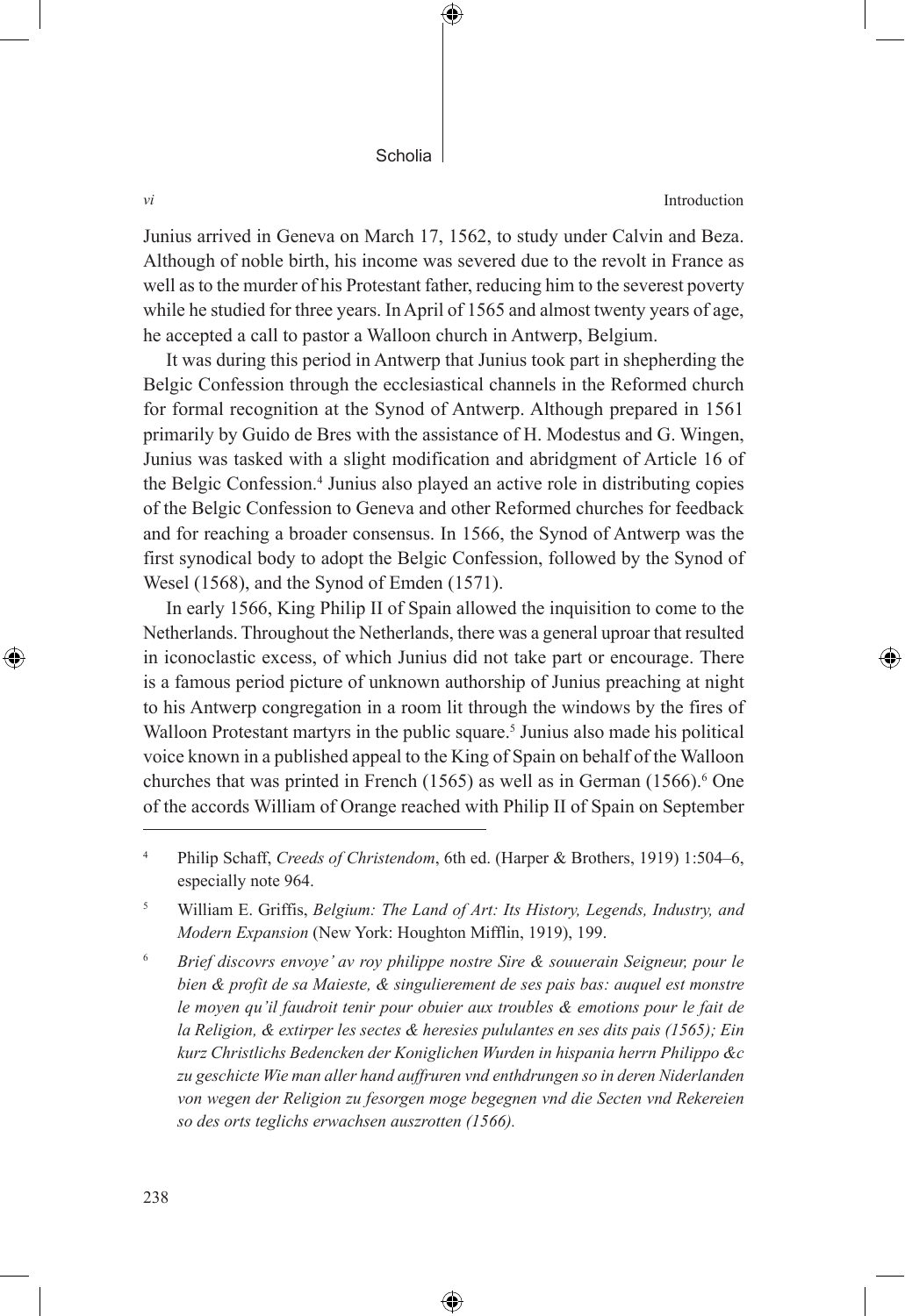

Todd M. Rester

⊕

2, 1566, only protected ministers and preachers who were natives of the Low Countries.7 As a result, Junius fled to Limburg. Still exposed to threats from Roman Catholics and Anabaptists, he fled again to Heidelberg. The year 1568 places Junius in Heidelberg. Following a brief tenure as pastor of a Reformed Church at Schonau, and an even briefer stint as a chaplain in a failed military campaign to the Netherlands, Junius returned to his pastorate at Schonau until 1573.

The period from 1573 to 1578 was marked by an extraordinary contribution to Reformed biblical studies in the period of Reformed Protestant orthodoxy. In one edition or another, the Tremellius-Junius translation of the Bible shaped Protestant—and especially Reformed—theology and dogmatics well into the late eighteenth century. During this period, Junius was partner to a distinctively Reformed Protestant translation of the Scriptures from the original languages into Latin. He embarked on this work with famed Hebraist, Giovanni Emmanuele Tremellio (1510–1580), or Tremellius. Tremellius was an Italian-Jewish scholar and graduate from the humanist bastion of the University of Padua, a convert to Roman Catholicism (1540) and then to Protestantism (1541). Tremellius was also imprisoned briefly for a period in the 1550s as a Calvinist. As a Hebrew professor, Tremellius' career took him to academies and universities at Strasbourg (1541–1549), Cambridge (1549–1553), Heidelberg (1561–1577), and then Sedan (1577–1580). Both of these scholars were skilled in Hebrew, Aramaic, and its cognates of Syriac and Chaldee, as well as Arabic, Greek, and Latin.<sup>8</sup> The first edition of the Tremellius-Junius Bible appeared in 1579 and enjoyed three further recensions by Junius (1581, 1593, 1602), with the most popular recensions being the second (1581) and the fourth (1602). The Tremellius-Junius Bible was published in Frankfurt, Amsterdam, London, Geneva, Hanover, and Zürich with over thirty-three different printings between 1579 to 1764. The Tremellius-Junius translation of the Old Testament was frequently paired as well with Theodore Beza's Latin translation of the New Testament.

In 1576 upon the death of Frederick III, Elector of the Palatinate and staunch adherent of Reformed Protestantism, he was succeeded by his Lutheran son, Louis VI. Under the tenet of *cuius regio, eius religio* (whoever's region, that one's religion), Heidelberg became Lutheran again. The Reformed faculty and

⊕

*vii*

<sup>7</sup> *La France Protestante*, vol. 5, col. 716.

<sup>&</sup>lt;sup>8</sup> It was also during this period in his spare time that Junius published a translation of the Epistles of John in Latin from Arabic.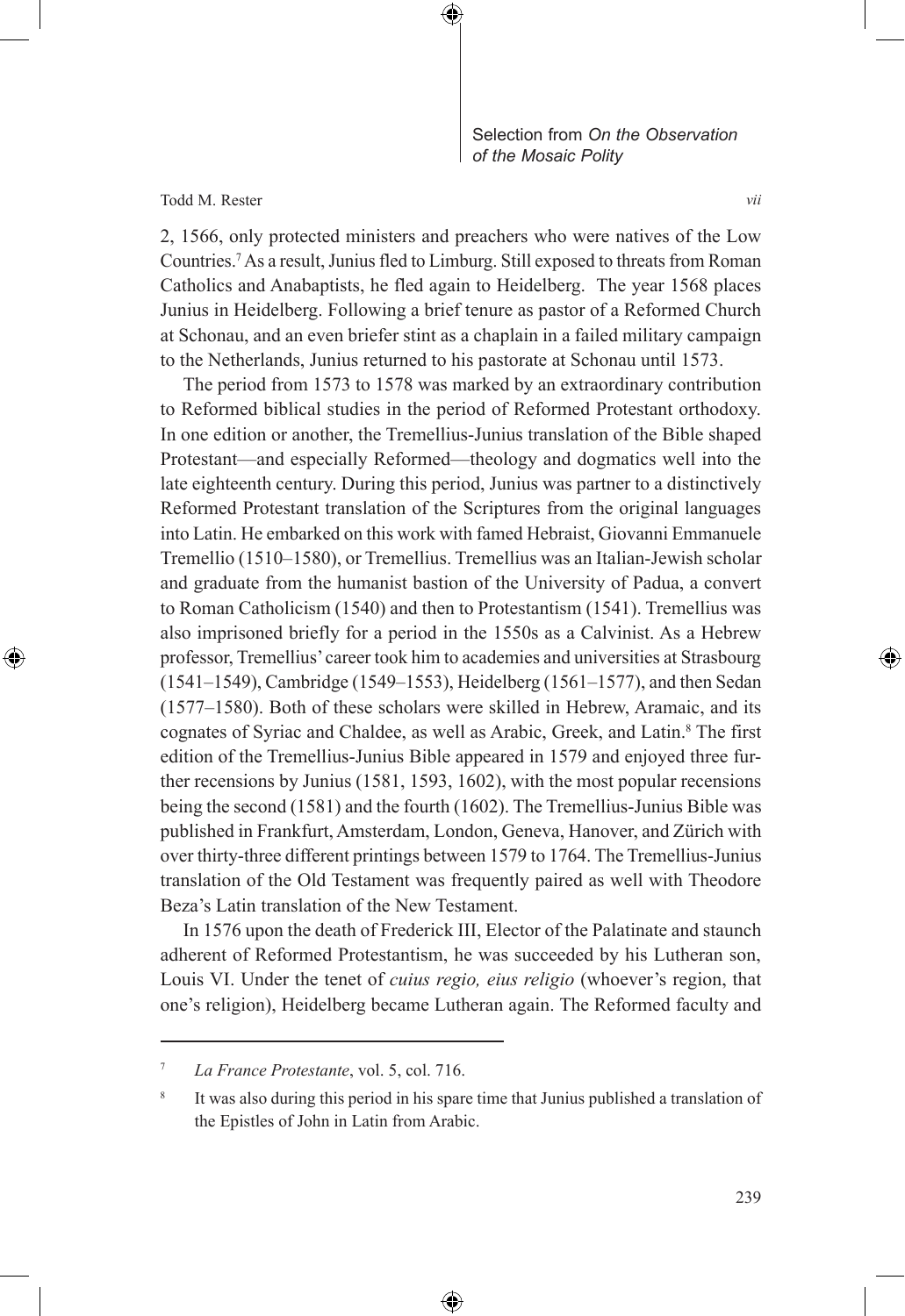€

*viii* Introduction

students who refused to sign the Formula of Concord (1577) were driven out of the University of Heidelberg in 1577. Over the discord from the Formula of Concord, in approximately 1578–1579 Johann Casimir von Pfalz-Simmern (1543–1592), Frederick III's brother and also an ally of the Reformed, founded the *Casmirianum Collegium* (1579–1583) at Neustadt. Junius was among the faculty at the newly formed and short-lived college with one of the primary authors of the Heidelberg Catechism, Zacharias Ursinus (1534–1583), who had become a friend beginning in his days in Heidelberg. Junius would later deliver the funeral oration upon Ursinus' death in Neustadt.

It was very likely during this period at Neustadt in his lectures on the Psalms that Junius would first articulate his hermeneutical method for interpreting the psalms as well as his distinctive understanding of *foedus*, *pactum*, and *testamentum* articulated in his commentaries on Genesis as well as his theological theses.<sup>9</sup> In 1583 upon Louis VI's death, Casimir became regent for his young nephew and future elector, Frederick IV, and thus Heidelberg crossed from Lutheran hands into Reformed hands once again. At this time, after Ursinus' death, Junius was invited back as professor of theology to Heidelberg, a post he would hold until the late 1580s. While here, Junius' engaged in the writing of biblical commentaries, political tracts and letters, and theological theses for his students' practice disputations. One of his most significant contributions from this period is his work *Sacrorum Parallelorum* (3d ed., 1588), which was a comparison, correlation, and commentary on all the Old Testament passages in the New Testament.<sup>10</sup>

At some point in the late 1580s through early 1592, Junius was involved in diplomatic conversations and missions for the duke of Bouillon in France and Germany at the close of the Huguenot wars and in personal conversation with Henry IV of Navarre, king of France. It was during this time that the curators of the University of Leiden persistently beseeched Junius to consider a professor-

<sup>10</sup> *Sacrorum Parallelorum libri tres: id est, Comparatio locorum Scripturae sacrae, qui ex Testamento vetere in Novo adducuntur,* 3d ed. (London: G. Bishop, 1588).

⊕

<sup>9</sup> *Psalmvs Ci. Principis Christiani Institvtio. a Davide Rege et Viro Dei Perscripta: et Aperta analysi commodaq; ad rationes temporum nostrorum commentatione a Fr. Ivnio Biturige illustrata: ... Ad Illustrissimvm Principem Fridericvm Iiii. Electorem Palatinum, &c.* (Heidelberg : Hieronymus Commelinus, 1588); *Protoktisia, Seu Creationis A Deo Factae, Et In Ea Prioris Adami Ex Creatione Integri & ex lapsu corrupti, Historia* (Heidelberg, 1589).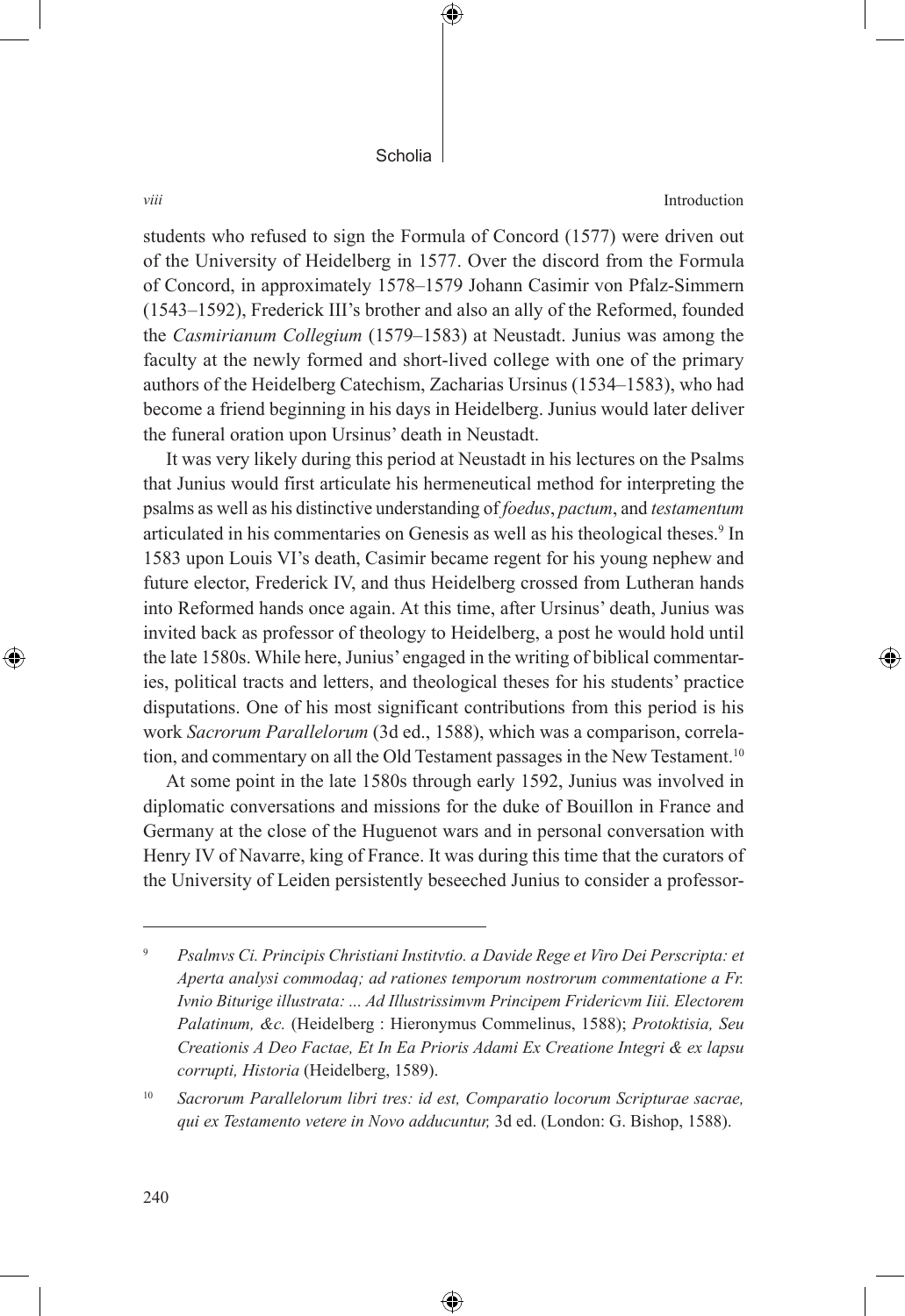

Todd M. Rester

⊕

ship in theology at the University of Leiden. In early 1592, Junius accepted the position of *professor primarius*.

⊕

While at Leiden, Junius authored the work before us now as well as a significant work on theological prolegomena, *De Vera Theologia*. The content of *De Vera Theologia* became a cornerstone of Reformed, scholastic theology, surviving well into late nineteenth-century Reformed theologians such as Herman Bavinck. Themes and hints of the *De Vera Theologia* even found their way into such seventeenth-century Lutheran scholastics as Andreas Quenstedt and Johannes Gerhard's *Loci Communes*. In this work, Junius not only outlines the archetypal/ectypal relationship as the basis for understanding the Creator/creature distinction but also for understanding theology and the necessity of Scripture for human beings fallen in sin, but striving as pilgrims or wayfarers for the blessed *visio Dei.* This work first appears in print in Leiden in 1594, two years after he employs the archetypal/ectypal understanding of the Creator/creature distinction in explaining natural law and its relationship to the Mosaic polity.

In 1602 upon his death, it was Junius' chair of theology (and house on the Rapenburg in Leiden together with most of the furniture) that Jacobus Arminius filled after Junius' death in the plague that struck Leiden. No less than the worldrenowned historian and humanist Joseph Justus Scaliger (1540–1609) composed these words upon Junius' death for the bereaved Leiden university community:

> *You, O mourning school, weep for your teacher! You, O bereft Church, your parent! Your doctor, O whole wide world, lament!*<sup>11</sup>

## **Scholarly Reminders on the Translation Proper**

As to comments on the translation proper, a translator's introduction frequently sounds, it seems, like a series of disclaimers or apologetic warnings. In a sense, this is so; for if it were not, why would one need a translator's introduction? Perhaps it is better to speak of scholarly reminders then.

⊕

*Te moerens scola flet suum magistrum Orba ecclesia, te suum parentum Doctorem gemit orbis universus.*

*ix*

<sup>11</sup> Junius, *Opuscula theologica*, ix.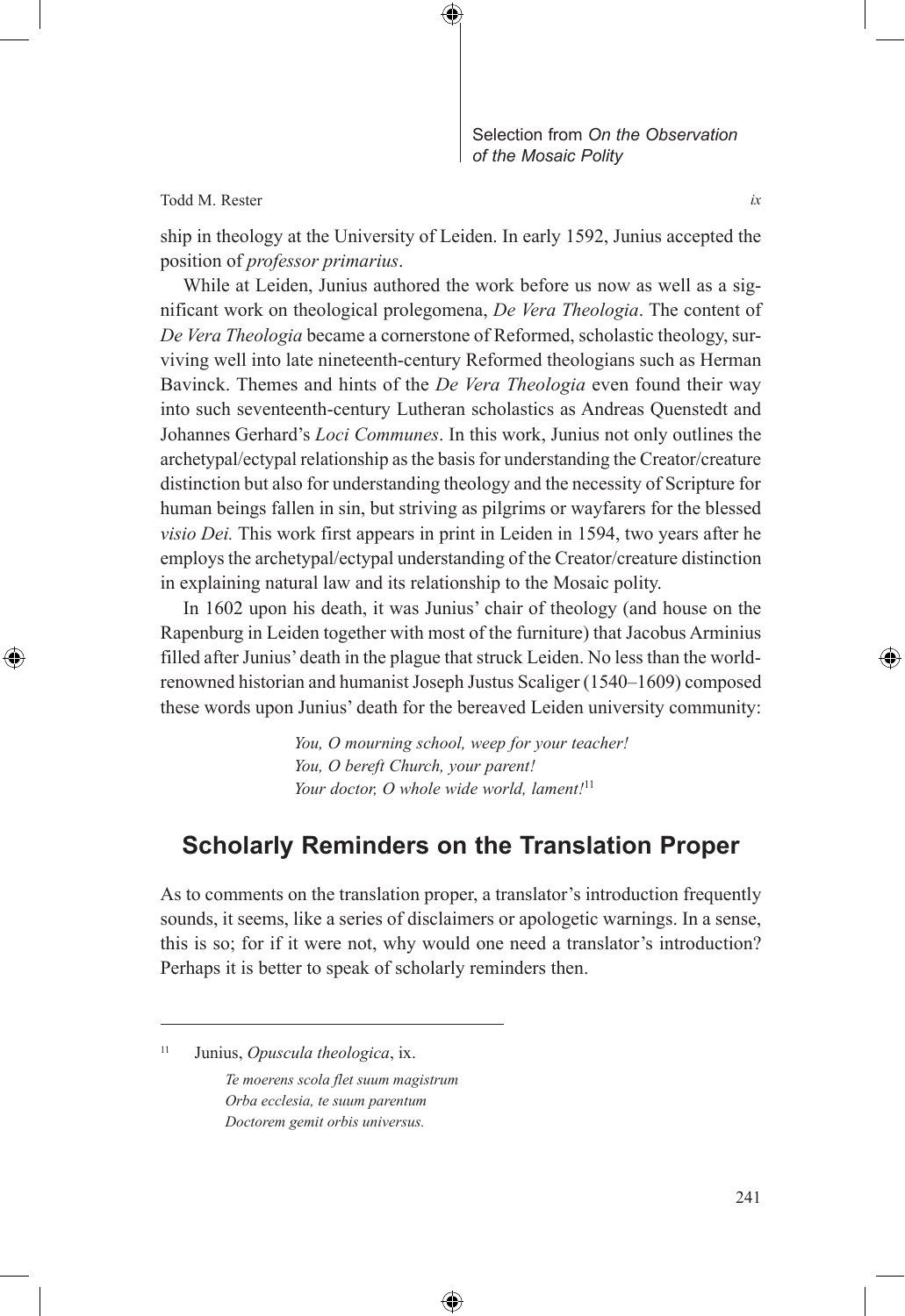⊕

*x* Introduction

⊕

First and foremost, Junius is writing almost 175 years prior to the publication of Jean-Jacque Rousseau's 1762 *Du contrat social ou Principes du droit politique*. Rousseau's work is a significant piece of Enlightenment legal theory and forever shaped the way the West thought about laws and rights. On the other hand, Junius' project stands squarely in the midst of terms and theories derived from the classic jurists of Rome and Athens, Justinian's sixth-century *Corpus Iuris Civilis*, and the classic natural-law tradition of much of the Western Christian legal tradition. Junius is in many ways farther in thought, rather than time, from the Enlightenment treatises and trends that would sweep the currents of Western political and legal thought away from its moorings in Greco-Roman as well as Christian natural-law theories. For example, Rousseau frequently maintains that human beings are good but corrupt through society. In theological terms, Rousseau speaks with a Pelagian lisp. Junius, on the other hand, maintains that human beings once were good but are now corrupt through sin. In theological terms, Junius speaks with an Augustinian accent. Such deep-rooted changes in thought inevitably mean changes in terms. Thus, to contemporary ears more attuned to Rousseau, the older Christian legal tradition that grew for approximately a millennium may sound foreign.

Second, there is a significant and somewhat ambiguous divide—not quite a chasm—between modern usage of the terms *law* and *right*. Even today, there is a great amount of disagreement as to whether we can or even should speak about intrinsic rights or natural law. As such, the modern English usage is notoriously vague as to what one means by the phrase, for example, rule of law. Is it the rule of law as enacted by a particular governing authority or administration? Otherwise, is it the *rule of law* as laying claim to higher principles and issues of intrinsic, universal merit? Is it law as power or law as reason? Is it law as enacted or is it law as principle? In older terms, the former typically means "law" or *lex*, and the latter "right" or *ius*. For the purposes of this translation, I have endeavored to maintain Junius' clear and rather distinct usage of Latin between a *lex* and a *ius* by translating the former as law and the latter as right. For example, Junius does not speak for the most part of a Mosaic *ius*, but rather of the Mosaic *lex* as a system that reflects dependence upon the archetypal character of God. Thus, in striving for clarity in this modern translation to arrive at what Junius is doing in the text with these terms, I beg your patience, dear reader. What sounds perhaps artificial to a modern ear is actually a rather old, and as it were, original distinction in the legal vocabulary of the late sixteenth century. We may speak of

⊕

⊕

242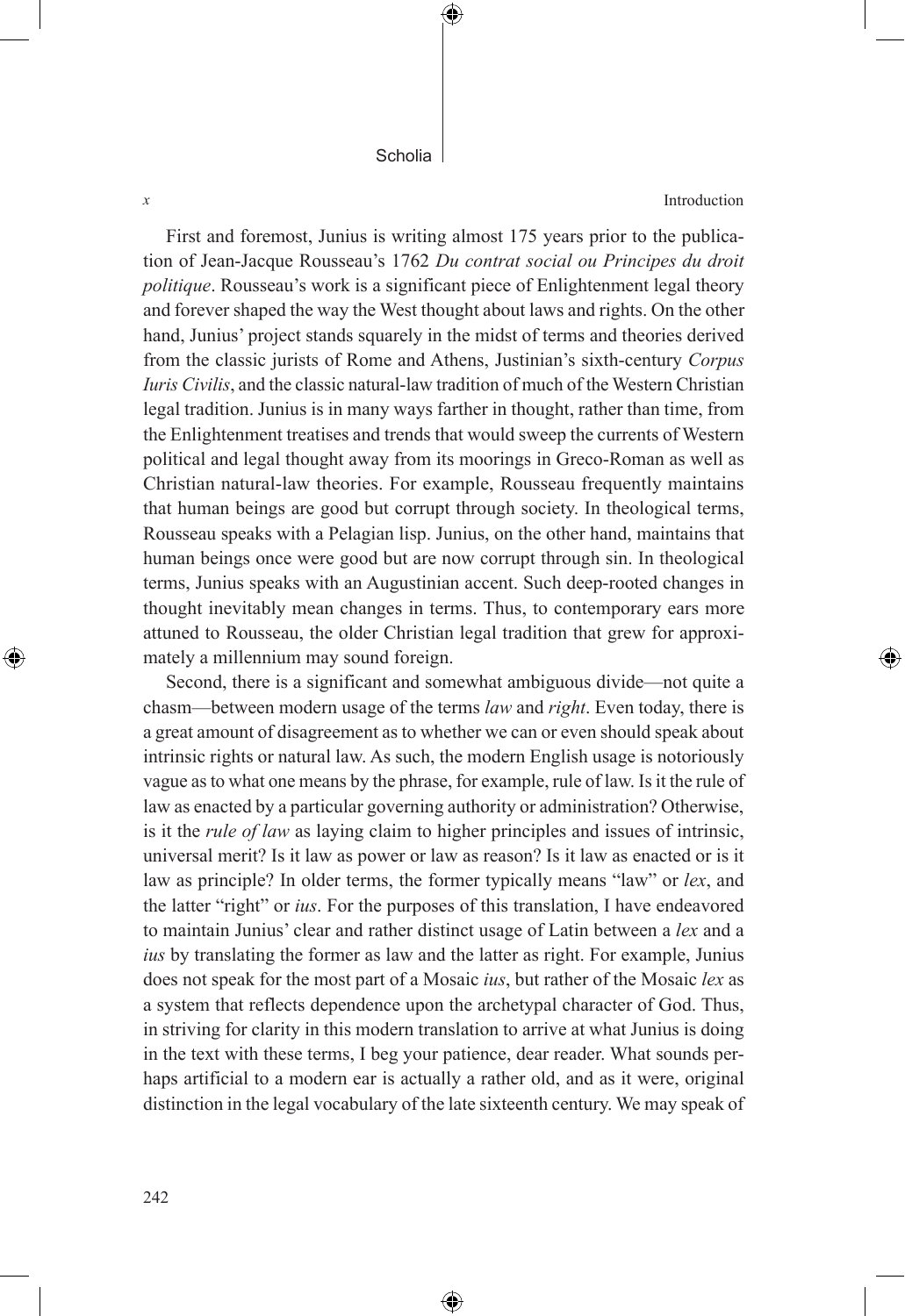

Todd M. Rester

⊕

the "law of the land" in colloquial terms and, as Americans do, say that human beings "are endowed by their Creator with certain inalienable rights," and in so doing, we hearken back to a meaning much closer to the intent of Junius if we attend closely to the distinction. Furthermore, for example, in this translation I have carefully refrained from translating *commune ius*, as a "common law," and instead employed a "common right." It is true that one must take care when translating *civilis ius* for it frequently means a civil right but also may mean a civil code. One way, perhaps, to sort through this issue is to note that the jurisdiction of a *lex* is generally tied to a regime, a territory, a time period, and so forth, whereas a *ius* is universal. Perhaps one road through the forest is to remember that we moderns are familiar with the distinction that something may be legal (tied to the *lex* as it were) but may not meet the standards of justice or what is just (appealing to the *ius* that transcends a particular system). How often have we heard the complaint, "It may be legal, but it isn't fair!"? That one statement highlights the conceptual difference Junius generally employs between *lex* as system and *ius* as right or principle of right.

⊕

Third, for the benefit of the scholar, the marginalia of Junius have been included in the translation in several ways. First, all Scripture citations in the original text occurred in the marginalia as citations of chapters without verses. These citations appear in this translation within the body of the text. Second, the marginalia of specific citations of philosophers, theologians, and jurists are included in the text as footnotes. Additionally, the Latin or Greek texts of the citations appear in the footnotes if known and rare. If, for example, the citation is from Augustine, it is assumed there is broad enough access to find the work. On the other hand, other quotes of harder-to-find authors are included in the footnotes. It is this translator's opinion that Junius is frequently working from legal *florilegia* and topical *compendia* for these quotes. For example, in chapter 1 when Junius cites Chrysippus, more than likely Junius found this in an edition of Marcianus, book 1 *Institutes*, in which the exact quote of Chrysippus that Junius employs appears. When possible, I have endeavored to include citations to critical editions of these texts. It is also worth mentioning that besides reading this text with a copy of the Christian Scriptures readily available, one should also have a copy of the *Corpus Iuris Civilis* available as well. Several critical editions and translations are available. As to the Latin text of Scripture to which Junius refers, it may also serve as a helpful reminder that Franciscus Junius and Immanuel Tremellius published perhaps the most significant Protestant Latin

⊕

*xi*